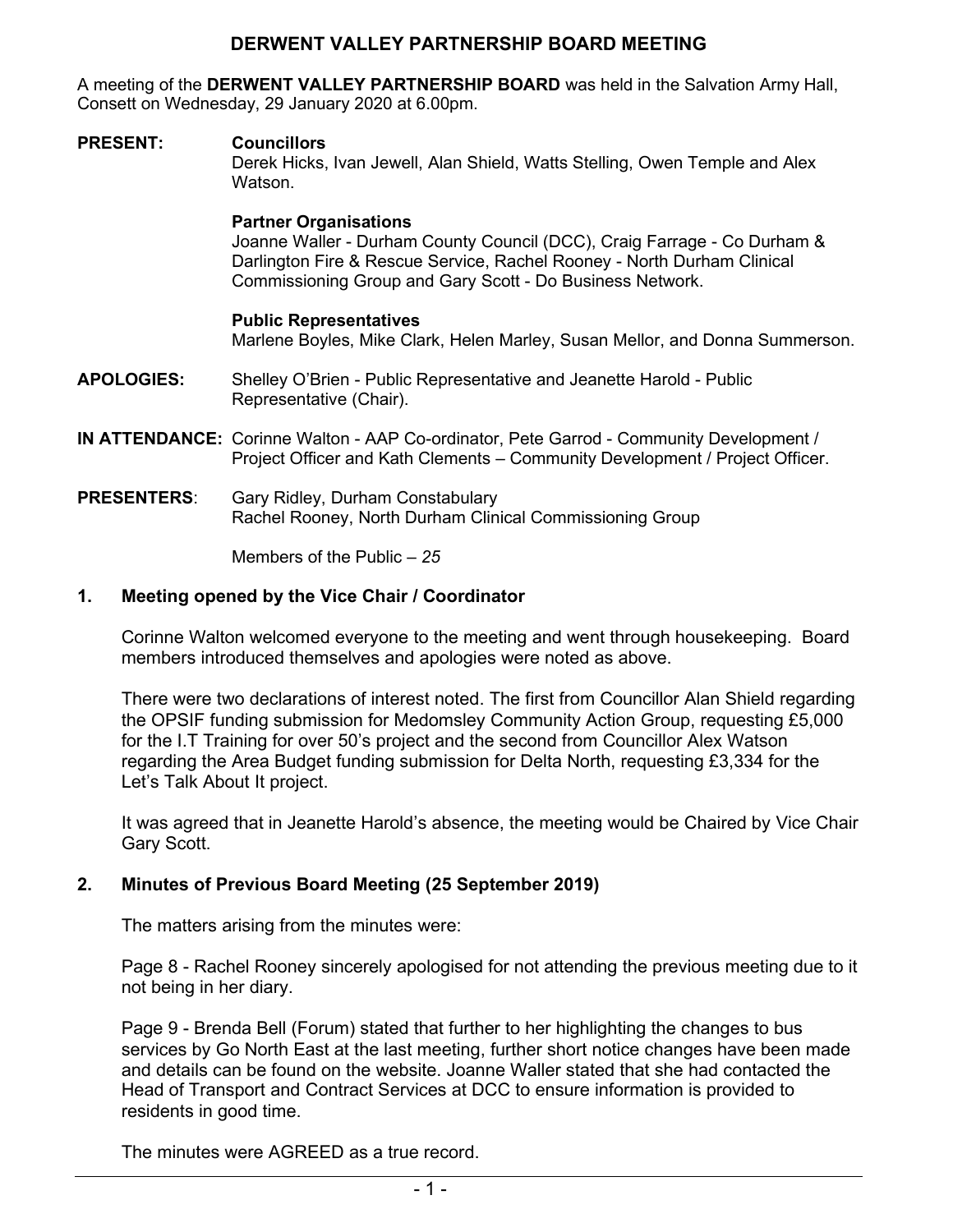## **3. Partner updates**

# *Policing Precept – Gary Ridley, Durham Constabulary*

Gary Ridley introduced himself and stated that he was civilian staff for Durham Constabulary, and he was attending the meeting on behalf of the Police, Crime and Victims' Commissioner's Office to provide an update on the budget precept.

Gary stated that during the past 12 months, crime has continued to rise, particularly relating to web based and social media channels which proves challenging to tackle. It was noted that there had also been a rise in reports across the county linked to traffic incidents, welfare and concern calls and general anti-social behaviour.

It was highlighted that the government had committed to recruiting 20,000 new police officers over the next 3 years, 226 of these would be in County Durham and Durham Constabulary would have 68 new officers starting in April 2020 for the next financial year. In relation to current recruitment, there would be over 100 officers recruited in the next 12 months, it was noted however that as it takes 6 months to train a new officer and the new process involves recruits undertaking a Policing degree for three years, it may take some time for a difference to be seen in relation to local policing numbers out on the streets.

Gary stated that members of the public are being asked to comment on proposals to increase the amount of Council Tax which goes to the police service, known as the precept. Funding for policing is made up of two elements: Government grant, and the policing element of Council Tax, which is called the police precept. The unexpected General Election in December led to a delay in the announcement of the amount of Government grant for policing in 2020/21. For 2019-20, the precept was £205.24 per household, or £3.95 a week for Band D properties. It is proposed to increase the precept by £10 per year (less than 20p per week) for Band D properties, with lower increases for the lower Council Tax Bands and higher increases for the others. This is in line with the expectation from the Government as set out in the 2020 Police Funding Settlement.

It was highlighted that the deadline for comments linked to the policing precept consultation was midnight on 5<sup>th</sup> February 2020.

Gary stated that it was always difficult to sell an increase in the policing precept, but technology used in policing is very complex, including the infrastructure of the security of the systems, which is expensive. Extra money obtained via the precept will pay for increases in these costs alongside investments in some of the police related buildings, some of which need to be repaired. It was also noted that some new civilian roles will be created, including 14 civilian investigators, in the coming year.

Gary Scott thanked Gary for his presentation and opened up the meeting for questions.

Cllr Watson stated that the increase in precept is needed but queried what the total cost for the precept would be, Gary stated that this would be £38 million in total. Cllr Watson asked how much is spent on administration, Gary replied that all of the benchmarking information held by the Constabulary demonstrated good value for money and some of the I.T used currently is mobile which helps to reduce paperwork and office based processes, there has been an increased focus on I.T to achieve better outcomes.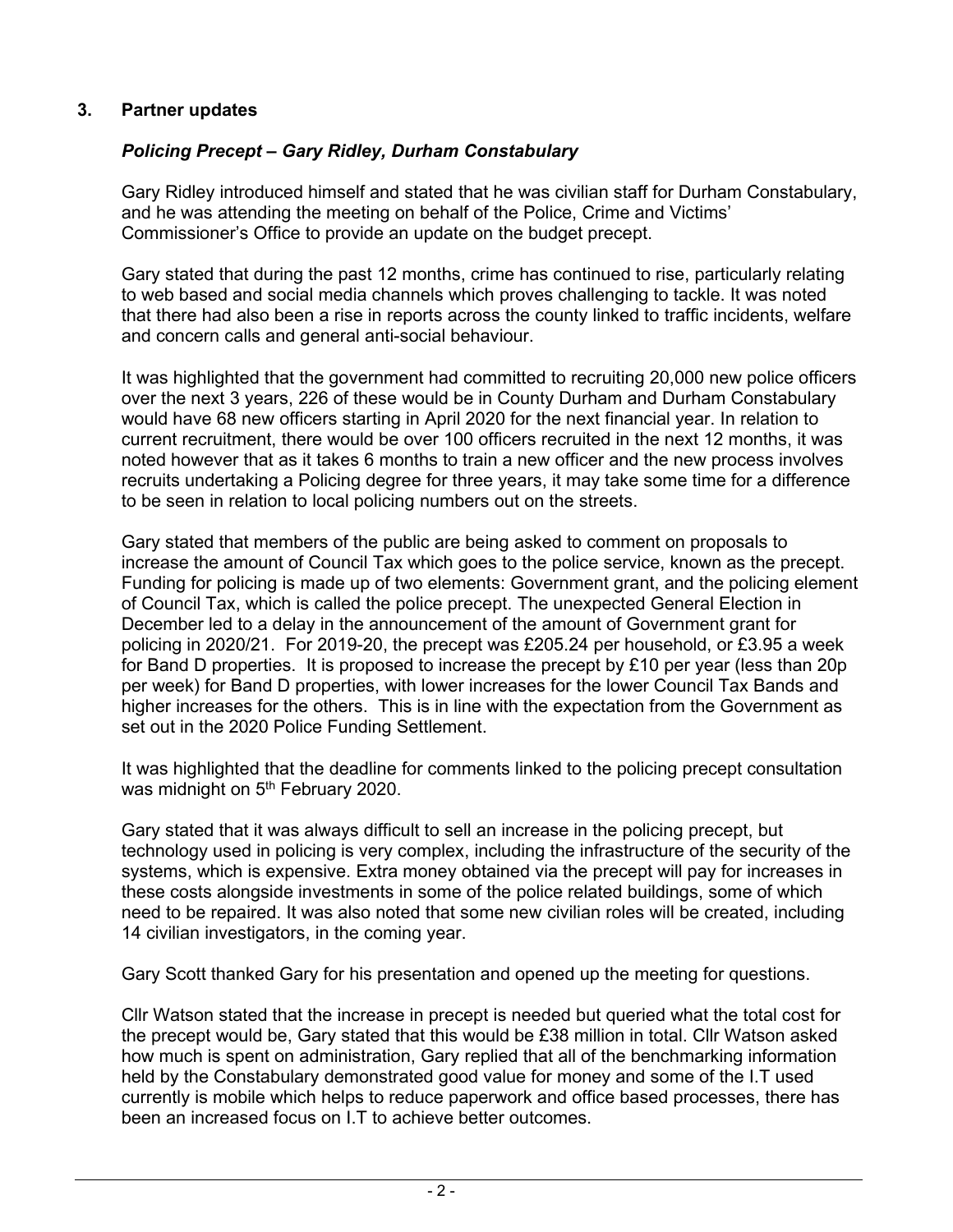Cllr Shield queried the makeup of the 68 new recruits in terms of whether these would be Police officers or PCSO's, Gary confirmed that these recruits will be warranted Police officers and the staffing level of the current 142 PCSO's will be kept at the same. It was noted that the new 68 recruits will be based at the current Policing hubs including Consett and the new 14 civilian investigators will be located in the hubs also.

Cllr Jewell stated that 68 recruits sounds a lot but queried what this number is as a percentage, Gary stated that this equates to around 5% of the total number of Police officers and does not replace those officers lost to austerity in the past.

Marlene Boyles stated that in relation to allocating funds to repair Police related properties, Consett Police station is very large and not fit for purpose, Marlene queried whether such properties should be sold and redeveloped and moved to town centres with modern facilities. Gary replied that he would be happy to give Board Members a tour of the Consett station, which is a lovely Grade 2 listed building, he also stated that the Consett station will be busier after the intake of new officers. Gary continued by highlighting that the Constabulary are currently reviewing all of the Police assets to ascertain whether they are required, and it is often challenging to find a new existing facility that meets their requirements, the best option may be to create one from new build.

Marlene stated that there are two large premises already on Middle Street in Consett that could be explored for a potential Police station site, Gary stated that any building explored would need a good IT network and some existing properties do not have this. Cllr Stelling stated that the former post office building is also currently empty. It was noted that listed buildings have restrictions placed on them as to what can be done to them improvement/refurbishment wise, Gary stated that the Constabulary own all of their older buildings outright which are better to retain as newer buildings often have high rental charges imposed by their owners.

Gary Scott thanked everyone for their input and proceeded to offer the sympathies of the Derwent Valley Partnership to the family of the former Police, Crime and Victims' Commissioner, Ron Hogg, following his passing in December. Gary Ridley thanked the DVP for these kind words.

## *Durham and Darlington Fire and Rescue IRMP Consultation*

Craig Farrage stated that he had requested a very brief update at the meeting to inform the Board and Forum of the current consultation linked to the County Durham and Darlington Fire and Rescue Service Integrated Risk Management Plan 2020-2023.

Craig stated that national government tasks all Fire and Rescue Services to produce an Integrated Risk Management Plan or IRMP, which contains information about local communities, the risks they face and what the Service intends to do to manage those risks. The public then have an opportunity to share their views during the consultation period that runs for 12 weeks until 6th March 2020.

Craig encouraged everyone to visit the website at ddfire.gov.uk where a survey can be completed.

Gary thanked Craig for his input.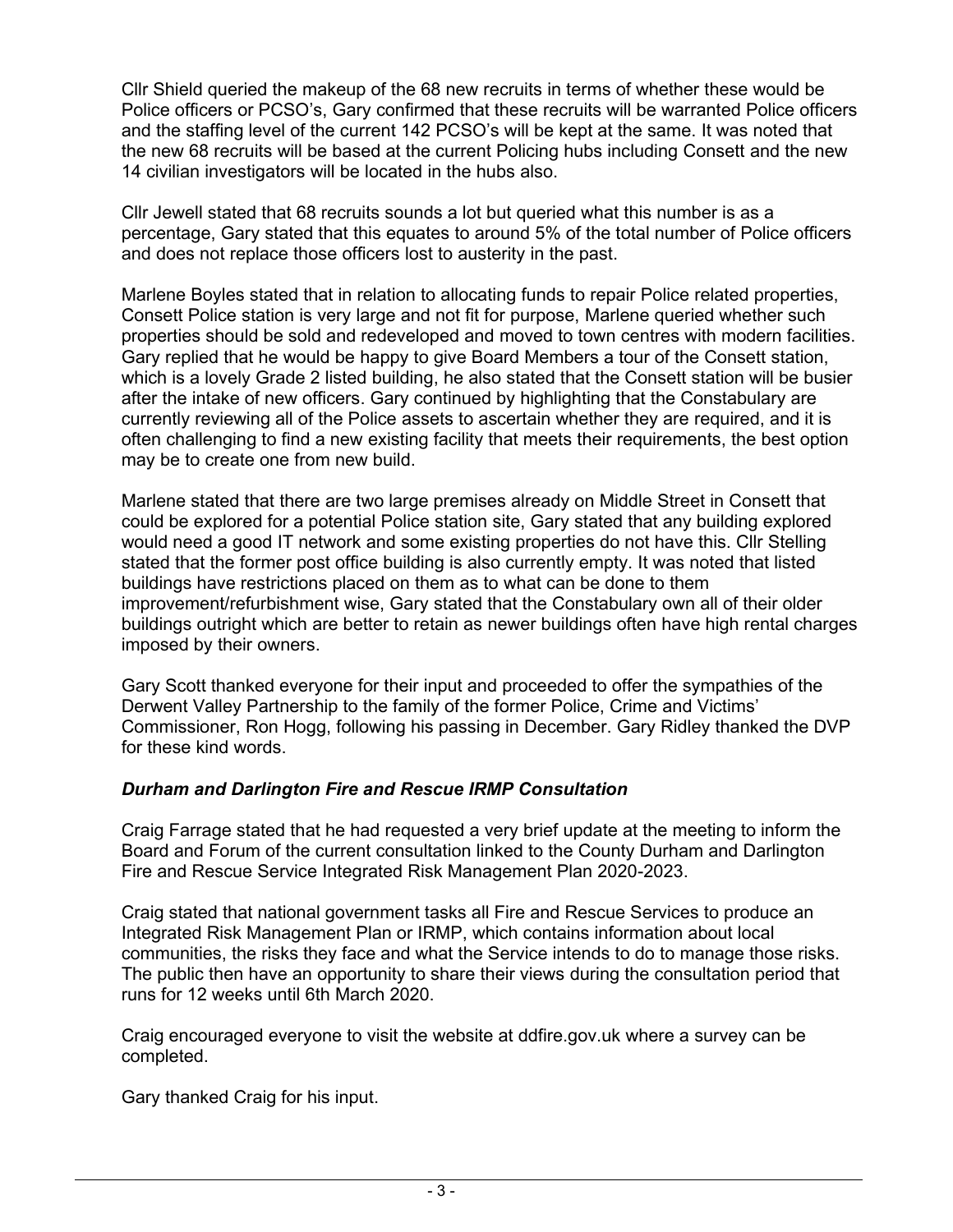## *Shotley Bridge Community Hospital update – Rachel Rooney, North Durham Clinical Commissioning Group*

Rachel again apologised for not attending the previous meeting.

Rachel stated that following a period of community engagement last year in relation to the provision of services and a future model of care at Shotley Bridge Community Hospital (SBCH), a good level of response had been received from local residents and organisations.

It was noted that the previous engagement process did not talk about the physical building of SBCH but had focused on the what type of care people would like to see within a new facility. Rachel highlighted that a consultation process will be commencing in Summer 2020 which will include the proposed model of care for a new building based on feedback received.

It was also noted that an options appraisal had been undertaken for SBCH and potential sites for a new facility had been visited and reviewed, including the current SBCH site. A feasibility study had also been undertaken in relation to these and all this information will be presented as part of the summer consultation process, including the initial list of potential sites and the three that have been shortlisted for further consideration.

Rachel highlighted that there was a new GP Clinical Lead, Jon Levick, who is heavily involved in this work and he is engaged in discussions with the NHS Foundation Trust as to what the vision for a new health facility will be moving forward. It was stressed that there is a need to build something fit for purpose for the next 5 to 10 years which should incorporate wider health and wellbeing facilities for a holistic approach.

Rachel concluded by stating that the summer consultation would run for 12 weeks and a number of public consultation events would be held. Details would follow in due course.

Cllr Watson stated that the investment of £20.1 million is great news.

Brenda Bell (Forum) queried whether the consultation would be held face to face rather than just on-line, Rachel confirmed that a series of public events would be held, and a leaflet drop would also take place.

Gary thanked Rachel for her input regarding this item.

## *Ward 6 and Stroke Rehabilitation Services public consultation – Rachel Rooney, North Durham Clinical Commissioning Group*

Rachel stated that 2 public consultations started last year in relation to Stroke Rehabilitation services and Inpatient Rehabilitation services (Ward 6 at Bishop Auckland Hospital) but due to the General Election, they were halted and then started again in January, running from 14 January – 3 March 2020.

Rachel stated that massive improvements have been made across a number of healthrelated services including better outcomes for patients, but rehabilitation services need improvement, particularly in the South of the county. Rachel provided a brief summary of how Stroke Rehabilitation and Inpatient / Ward 6 services are currently delivered at both the Bishop Auckland Hospital and University Hospital of North Durham sites *(presentation slides provided).*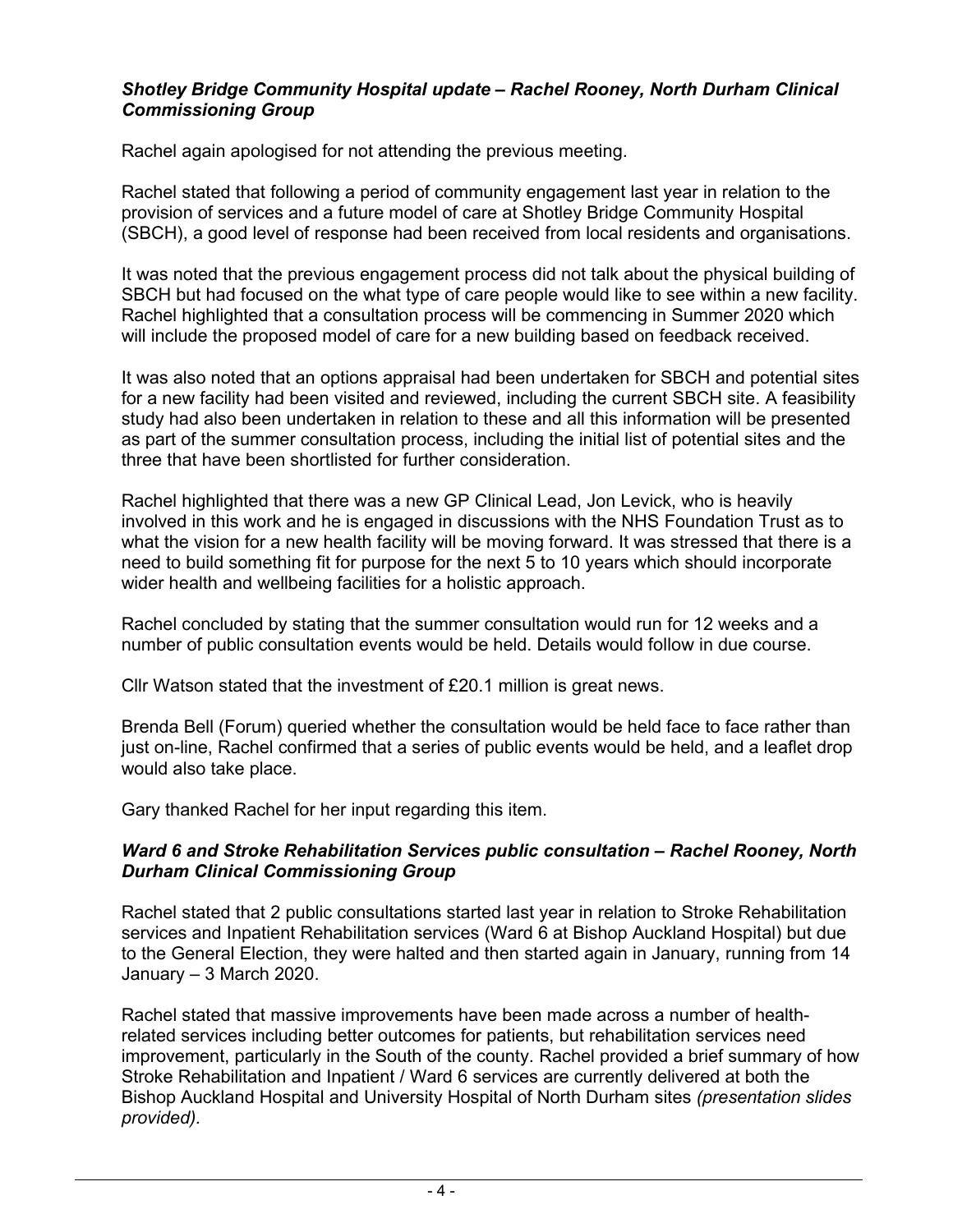There were a number of options currently being considered in relation to both services which are:

- *Stroke Rehabilitation:* 
	- 1. Option 1: Do nothing and continue to provide hyperacute care at UHND alongside rehabilitation at Bishop Auckland Hospital. This splits staffing across two sites, requiring time away from patients to travel. Transfers between sites can impact on quality of patient care.
	- 2. Option 2: Co-locate inpatient rehabilitation care within hyperacute facility at UHND and develop an effective and seamless community rehabilitation service.
- *Inpatient / Ward 6:* 
	- 1. Option 1: Do nothing and keep it as it is with nurse led 'step down' care, 24 beds and limited therapy staff.
	- 2. Option 2: Re-provide as a nurse-led inpatient rehabilitation ward, with 16 beds and a dedicated therapy input on Ward 17.

Rachel stated that there are a few people from Consett who do use Ward 6 but do we need as many as 24 beds when 16 may be sufficient and the costs saved could be used to fund additional staff time for example. It was noted that the patient discharge process needed to be reviewed, patients should be at home to recuperate as appropriate.

Rachel highlighted that there were other wider local NHS developments taking place including the review of all hospital bed use across County Durham and Darlington sites, opportunities to further utilise Bishop Auckland Hospital site for planned procedures and significant investment in Community Services.

It was noted that there were a number of public consultation events being held in relation to both consultations, primarily in the South of the county, and these were highlighted on the presentation slides. Rachel stated that there needed to be more robust engagement in the South due to the proximity of the hospital, however, a county wide response was needed, and the Stroke Association would be assisting with targeted engagement.

Rachel highlighted a range of other consultation activities through which residents could participate, these included: telephone, online, presentations to specific groups/organisations and a rolling programme of outreach events to public and community spaces.

Regarding next steps, it was noted that all the consultation comments and feedback would be collated in to a report, the outcome of the consultation would be considered by the Clinical Commissioning Groups (CCGs) and Foundation Trust and used to inform their decision making and finally, the feedback for each consultation will also be published on the CCGs websites.

Gary thanked Rachel for her presentation and opened up the meeting for questions.

Gary queried how reducing the number of beds available for specialist care matched up with increasing population numbers. Rachel stated that there were a number of facilities in other areas, such as The Richardson at Barnard Castle, which was also a community hospital that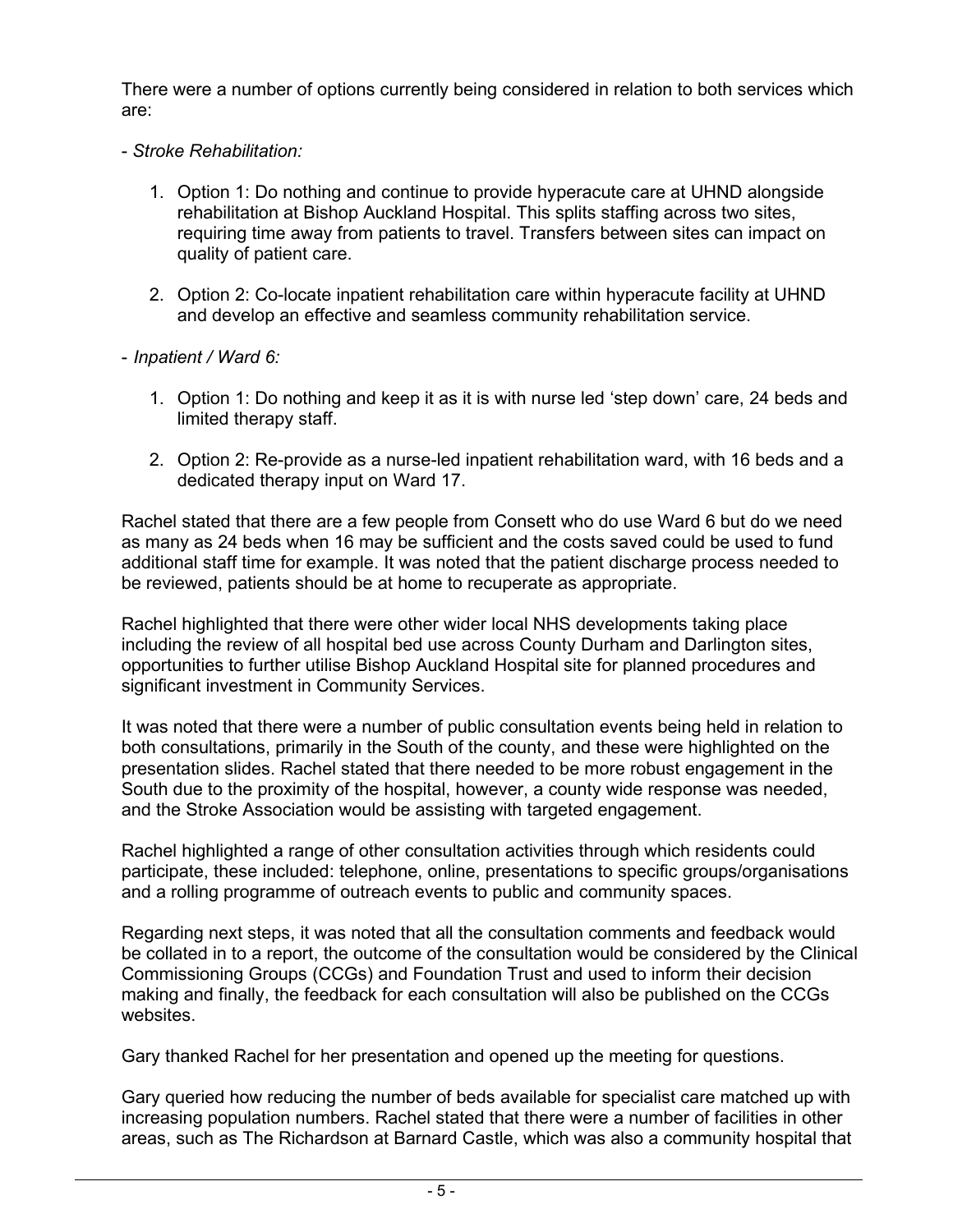could be better utilised to support additional bed space.

Craig queried whether the options put forward, as service delivery models, would work in the eyes of the Quality Care Commission for monitoring purposes? Rachel stated that there had been an increase in bed numbers and existing space would be used better moving forward, all these facilities need to be standardised. There will be the requirement for all of the services to be audited and for us to learn from high performing organisations linked to Stroke Rehabilitation, concerns need to be addressed in relation to the sustainability of the two-site model so the recommended option would be to move all facilities to one site.

Cllr Temple stated that people living in Consett also suffer strokes and we should not feel removed, a recent report suggests that there is shortage of beds at UHND and proposals to reduce the length of hospital stay times, in Cllr Temple's view this was unrealistic and the quality of a patients care is imperative and they should not be moved during treatment. It was noted that Bishop Auckland Hospital has a good reputation for Stroke services but some of the more practical issues need to be addressed. Cllr Shield concurred and stated that this should also be reflected in the SBCH process where the business case needs to be balanced with a quality service case.

Rachel stated that it is a very complex process they are trying to resolve. The extra beds for example will be looked for elsewhere in other community-based facilities. Rachel also stated that the best outcomes for patients is what they are trying to achieve.

#### *Safer Durham Partnership Plan and Joint Health and Wellbeing Strategy consultations – Corinne Walton, Derwent Valley Partnership*

Corinne provided a brief update in relation to the current Safer Durham Partnership Plan and Joint Health and Wellbeing Strategy consultations which commenced on Tuesday 17 December 2019 and which will run until Friday 14 February.

Corinne stated that a briefing sheet for each consultation had been included in the meeting paperwork which detailed both opportunities, including how residents could get involved and share their views. Everyone was encouraged to take part in these consultations which will ensure that the plans reflect the priorities of the local communities within County Durham.

## **4. Area Budget (AB) and Older Persons Social Isolation Fund (OPSIF) final budget proposals**

Corinne gave a brief update on the final AB and OPSIF project proposals further to the recent work of the Environment and Health and Wellbeing Task Groups and the project call out linked to the OPSIF monies in October 2019 (deadline for applications being 13<sup>th</sup> December 2019).

## *Environment (ENVIRO) proposals*

A brief summary was provided of each of the project proposals in the meeting pack, these had also been circulated one week in advance of the meeting for the review of the Board. It was noted that summaries of each proposal had been provided as opposed to the full funding applications, for the purposes of reducing meeting paperwork and providing a shorter concise summary of the individual projects.

Corinne briefly highlighted the 3 ENVIRO AB project proposals as follows: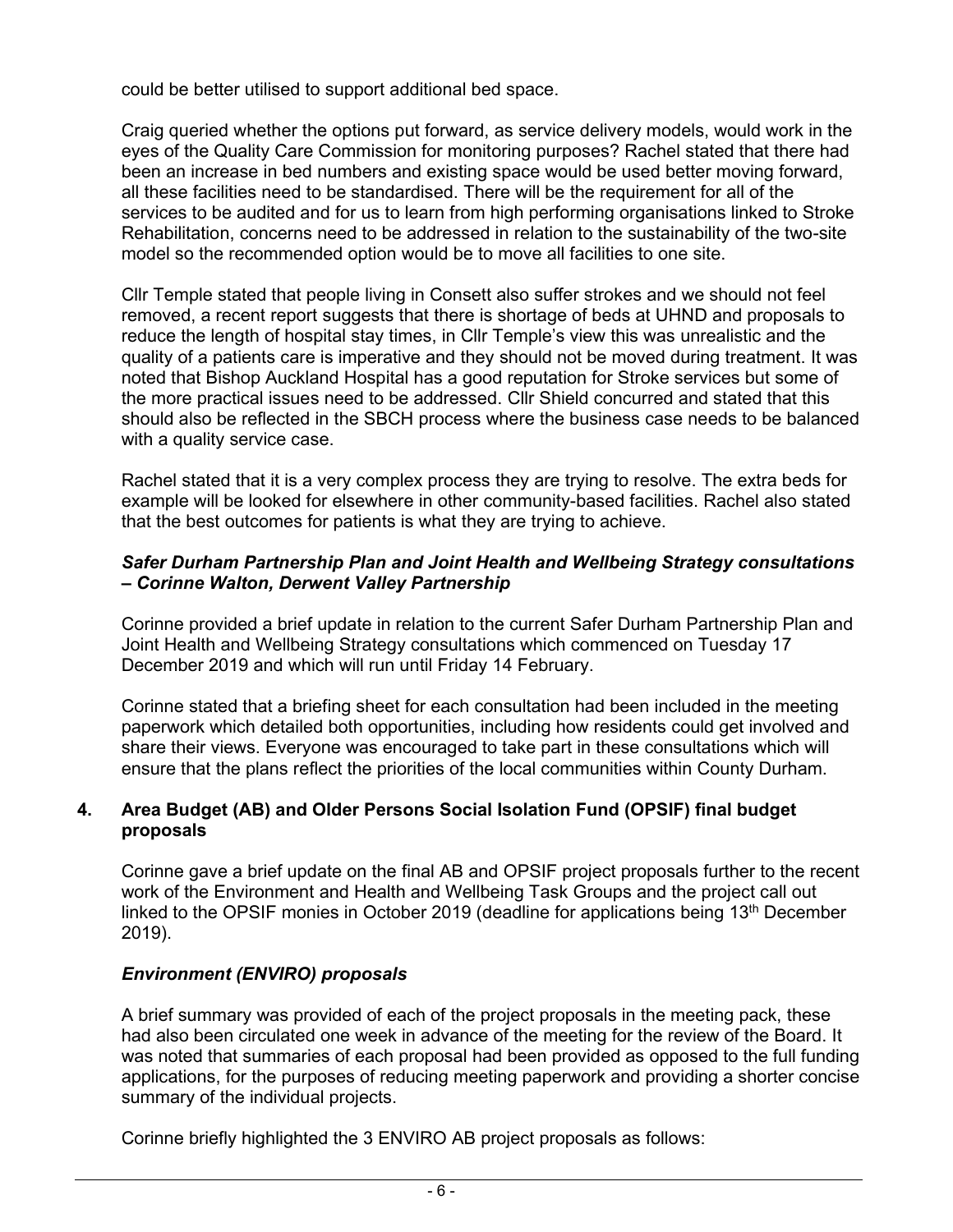- 1. Footprint Climate Change Conference delivered by Durham Energy Institute. Funding request £1,000.
- 2. Allensford Biodiversity and Planting project delivered by DCC Ecology Team. Funding request £3,730.
- 3. School and Community Plastic Recycling project delivered by STEAM Workshops. Funding request £7,390.

The Board felt that all three proposals were worthy of support and no concerns or queries were raised. The Board subsequently *AGREED* to fund all three projects.

Total funding request from the 2019/20 AB is £12,120.

## *Health and wellbeing (HAWB) proposals*

Corinne briefly highlighted the HAWB AB project proposal as follows:

1. Let's Talk About It, delivered by Delta North. Funding request £3,334.

Further to the brief summary of the project, Corinne highlighted some additional information regarding this project for the benefit of the Board as follows:

- $\triangleright$  A meeting with Delta North and Public Health colleagues had been held on 27<sup>th</sup> January 2020 to discuss the proposal in more detail and it was agreed that the application would be redrafted to take into account their feedback.
- $\triangleright$  It was noted that unfortunately there are lengthy waiting lists for mental health assessments and a consistent lack of support for young people.
- $\triangleright$  There was a need for fast-track mental health counselling to be able to provide a more immediate response to young people in crisis.
- ➢ Unfortunately, Delta North do not have the appropriate I.T equipment to edit any of the young people's viral videos, hence the request for funds for this element within the application.
- $\triangleright$  Self-soothing kits have been included within the application as there is a recognition that if young people are self-harming, it needs to take place in a safe environment.
- ➢ It is difficult to ascertain how many counselling sessions a young person may require and also the specific number of beneficiaries at this stage.
- ➢ Delta North will be liaising with Public Health colleagues re: advice on an appropriate counselling deliverer.

Gary opened up the meeting for Board comments regarding this application.

Susan stated that her main concern regarding the application was the small proportion of budget being spent on the actual counselling element. Donna highlighted that often young people tend to engage better with technology, rather than actual people, to express how they feel so a range of mediums to accommodate this need to be used.

John O'Connor (Forum) highlighted that the clientele at Delta North do suffer from serious issues so there was a need to engage and work closely with Public Health so the funding application can be revised appropriately.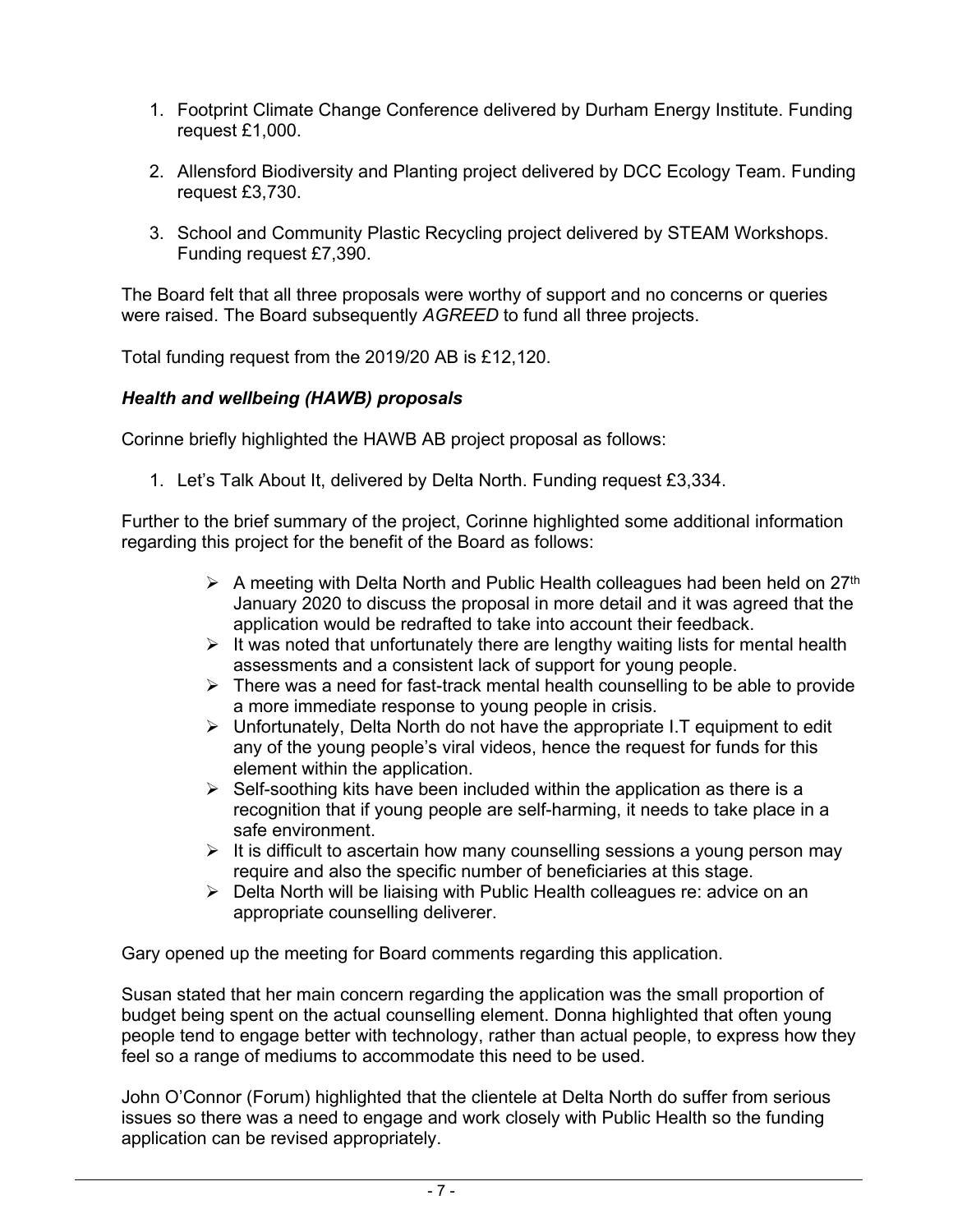Rachel concurred that from a health perspective, Public Health need to be engaged with regards to safety, governance and quality of care for the young people.

Cllr Shield stated that mental health is a huge issue in local schools and the current mental health services are oversubscribed. There was disappointment raised that Public Health had not contributed any funds towards this project.

The Board *AGREED* to support the concept of the project proposal at a cost of £3,334 subject to a revised funding application being presented to the Board at the March meeting.

Based on the above discussions, the total funding request from the 2019/20 AB was *AGREED* as *£15,454 (utilising the remaining AB funds).* 

## *OPSIF proposals*

Corinne advised that further to the project call out back in October 2019, there were five project proposals for the Board to consider. It was also highlighted that the collective funding request had resulted in the OPSIF being oversubscribed by £8,733. The proposals received were as detailed below:

- 1. Silver Talk delivered by Karbon Homes. Funding request £5,409
- 2. Fast Track Drop-in Service delivered by Derwentside Mind. Funding request £8,776
- 3. Great Woodland Get Together delivered by Durham Wildlife Trust. Funding request £8,181
- 4. IT Skills for Over 50s delivered by Medomsley Community Action Group in partnership with Hamsterley Mill Residents Association and Burnopfield Community Association. Funding request £5,000
- 5. Positive Changes delivered by Durham Constabulary. Funding request £9,700

CW highlighted that a summary of each project had been provided as part of the paperwork for the meeting and had previously been circulated for review by the Board.

Gary opened discussion for Board members.

In relation to the IT Skills for Over 50s project, Marlene stated that there was a very similar project being delivered with DVP funds at St Patrick's Church Hall in Consett which aims to address the lack of I.T. skills for older people, she would therefore be very supportive of this project because it is clearly needed. Marlene stated that in relation to the St Patrick's course, this had already started – during week one, two people had attended and during week two, four people attended so numbers had been disappointing and is an area of concern. It was highlighted that the new proposal put forward by Medomsley Community Action Group would potentially have better outcomes as it was linked to Derwentside College as the deliverer.

Cllr Temple stated that he particularly liked project proposals that stemmed from communities themselves and his first choice of project would be the I.T. Skills for Over 50s which would support three communities and provide transport.

Cllr Temple also highlighted that Derwentside Mind is great local organisation and the need for mental health care locally is there, he also liked the Great Woodland Get Together project due to this targeting different areas within the Derwent Valley.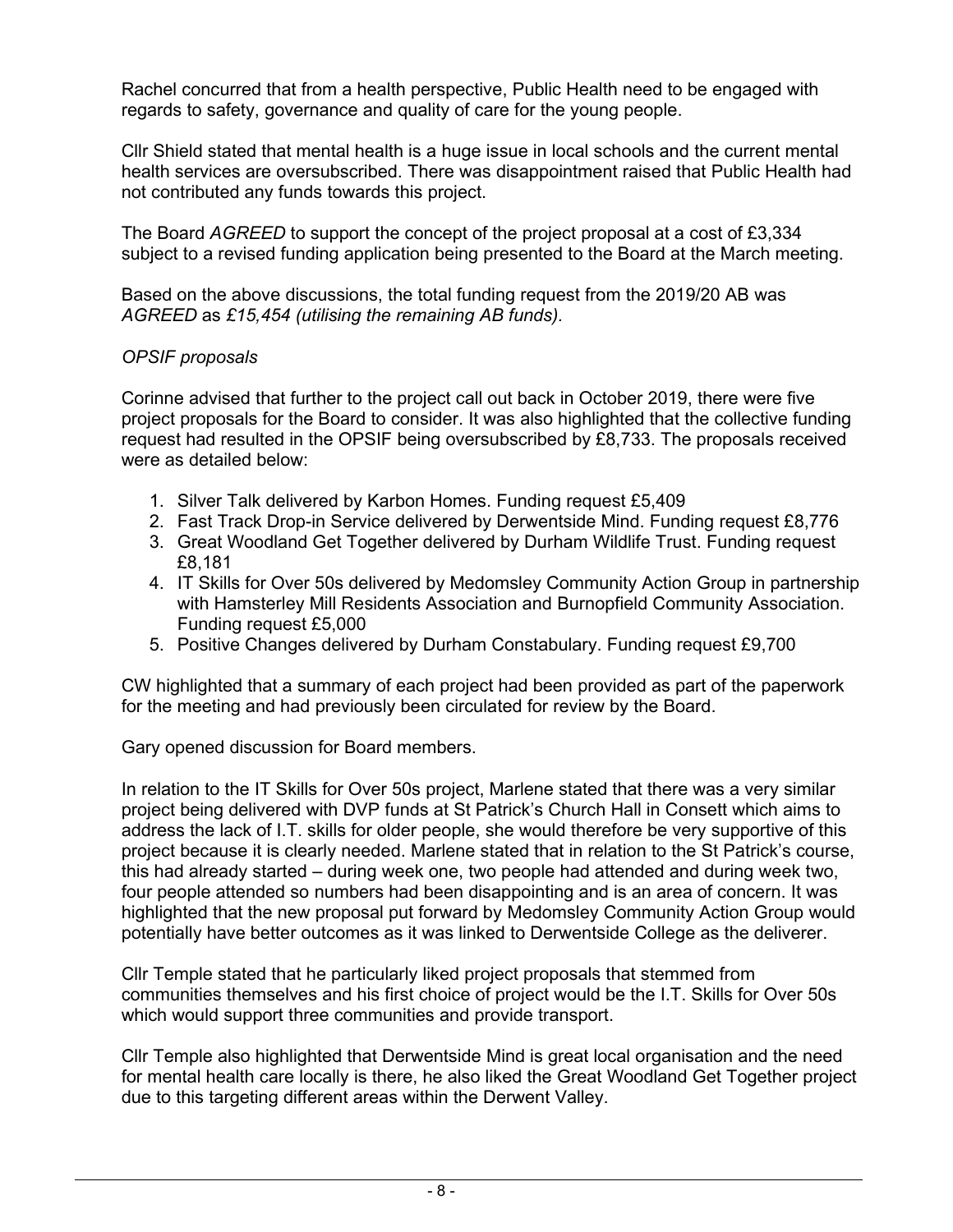Cllr Shield stated that there had been a good level of interest already in the I.T project and as participants may all have different levels of ability, the project needs to be managed to accommodate this. It was likely that the project would be oversubscribed rather than under.

Cllr Shield queried the Silver Talk project in terms of whether the service users and volunteers would be from the area, this was confirmed. It was queried whether the lack of funding support from Chester Le Street and District AAP not taking part would enable the project to go ahead as planned. Paul Moralee from Karbon Homes who was in attendance at the meeting, stated that the amount of funding being requested in light of one AAP not participating, remains unchanged – there will be no shortfall, that particular AAP will just not be included as part of the service delivery.

Cllr Stelling queried how people would access Silver Talk, Paul highlighted that the project is open to anyone, but delivery will be specifically targeted at those communities within each contributing AAP area.

Gary stated that it would be necessary for the Board to take a vote regarding the five projects so a final decision could be made. The result of the vote was as follows:

- ➢ Fast Track Drop-in Service delivered by Derwentside Mind. Funding request £8,776 = 11 votes and full allocation *AGREED*
- $\triangleright$  Silver Talk delivered by Karbon Homes. Funding request £5,409 = 10 votes and full allocation *AGREED*
- ➢ Great Woodland Get Together delivered by Durham Wildlife Trust. Funding request £8,181 = 10 votes and full allocation *AGREED*
- ➢ Positive Changes delivered by Durham Constabulary. Funding request £9,700 = 9 votes and funding allocated to utilise remaining OPSIF budget of £5,967 *AGREED*
- ➢ IT Skills for Over 50s delivered by Medomsley Community Action Group in partnership with Hamsterley Mill Residents Association and Burnopfield Community Association. Funding request  $£5,000 = 8$  votes, no funds remaining to progress this project during 2019/20. The Board would however encourage an application for this project in the 2020/21 financial year.

Total funding request from the 2019/20 *OPSIF is £37,066.* 

Corinne advised that in relation to both the AB and OPSIF project proposals supported by the Board, these applications would be subject to a full appraisal process by the Funding Team prior to an Offer of Grant being issued.

## **5. DVP Funding Subgroup 2020/21**

It was noted that the Board had requested the creation of a separate DVP Funding Subgroup for the 2020/21 financial year, to discuss the way forward for next year's budget. Corinne provided a brief overview of the current budgets held by the DVP as follows:

- Area Budget £100k
- Older Persons Social Isolation Fund £25k
- Welfare Reform £10k
- Youth Fund £9,902
- Holiday Activities with Healthy Food Fund £10k (£3k Easter and £7k Summer)
- Other emerging funding allocations we are not currently aware of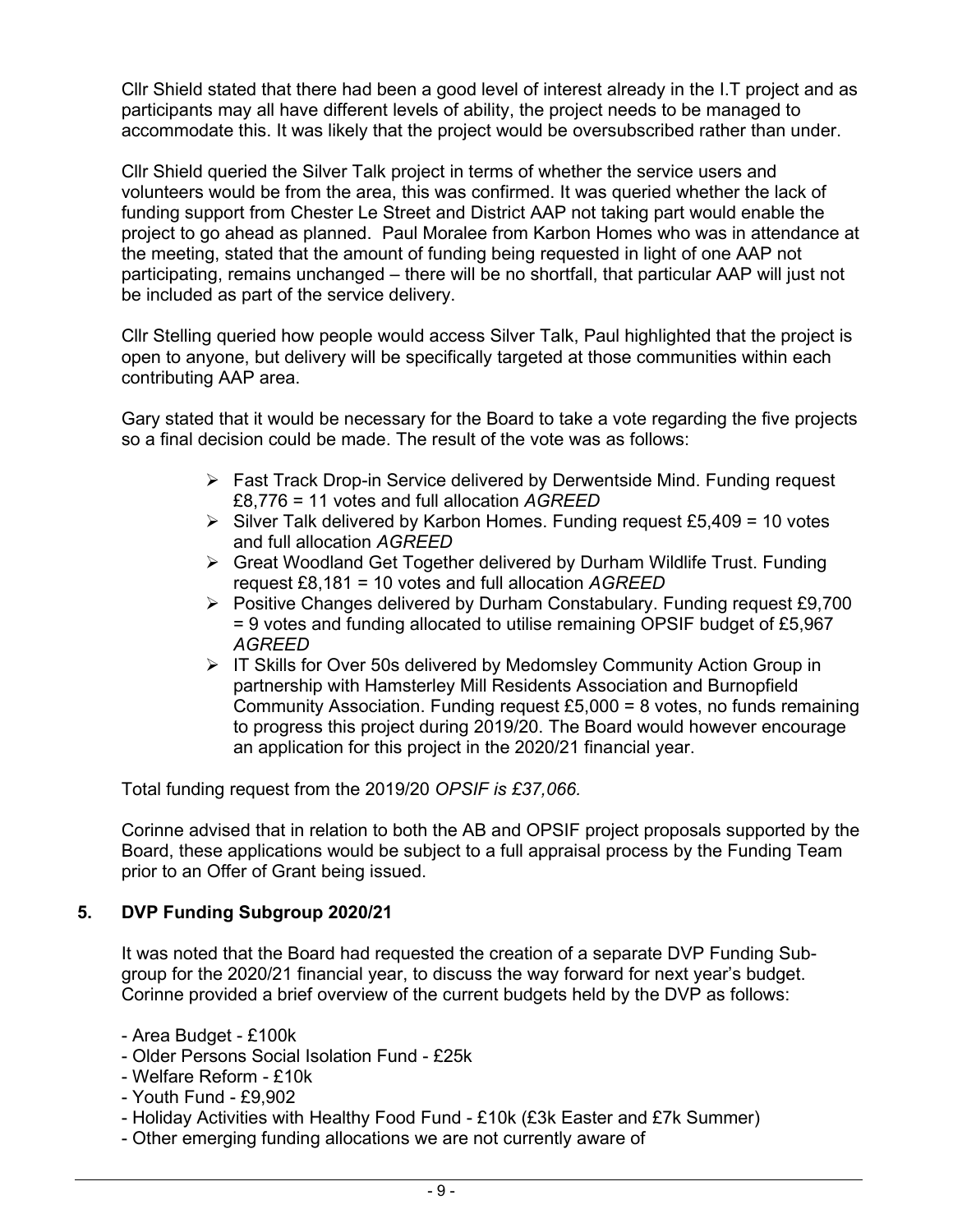Corinne stressed that the budget figures detailed on the slides were based on current budget levels, but these were subject to change given that the budget allocation would not be officially made to AAPs until 1st April 2020.

It was noted that each budget has its own set criteria, but the Board can choose the allocation process for each budget i.e. open project call out, Task Group recommendation, Participatory Budgeting process (public vote), in house projects i.e. events and newsletter. Corinne stated that in relation to the budgets, there is not a one size fits all approach and we must learn from our previous experiences as to how best to allocate the funds.

Corinne outlined the role of the new Funding Subgroup which would include: reviewing the new budget allocation for 2020/21, being familiar with the criteria/guidance for each budget, making recommendations to the Board on the budget allocation process and producing a proposed timetable of budget allocations to ensure financial commitment by 31st March 2021.

Corinne invited volunteers from the Board to join the Subgroup, across all three categories of membership. In total, eight Board members put themselves forward as follows: Public reps: Mike and Jeanette (in advance of the meeting). Elected reps: Cllr Shield, Cllr Jewell, Cllr Temple and Cllr Stelling. Partner reps: Craig and Gary.

Corinne thanked the Board for their support and stated that she would seek meeting availability from all volunteers for the first meeting to be held ahead of the next Board meeting on 25<sup>th</sup> March.

## **6. Consett Cycle Festival and Party in the Park 2020**

In relation to events in Derwent Valley in 2020, Corinne stated that there were two events for the consideration of the Board for this year, the first being the return of the Consett Cycle Festival which had been successfully held previously in June 2019, the DVP being a sponsor of the event, alongside local Elected Members.

The second event for the Board to consider was 'Party in the Park', a DVP hosted event which had previously been delivered successfully three times since 2016 with an average attendance of 3,000+ residents. It was noted that the Board had agreed back in 2018 to alternate their events annually between 'Christmas in Consett' and 'Party in the Park', 2020 would therefore be the turn of the park event.

In relation to the Consett Cycle Festival, John O'Connor (Forum and Chair of Project Genesis Trust) stated that the initial festival in 2019 was part of a two-year programme of activities to commemorate the closure of the steel works and to create a new narrative for the town moving forward. In relation to the outcomes of the Cycle Festival, John highlighted that the footage of the cycle race had been viewed on You Tube 10 million times, the area had received a £1.25 million economic boost that weekend, the local 92 bed and breakfast establishments were all fully booked, two pubs ran out of beer and between 8,000 and 10,000 people attended the event which was very well received.

It was noted that the idea for the Cycle Festival had stemmed from the work of the DVP's employment task group, linked to its work around the Consett Destination Plan to attract visitors to the area. A number of limited budgets were therefore combined to create one largescale event encompassing both the Cycle Festival and Party in the Park. It was highlighted that feedback from British Cycling had been excellent, stating that this was their best and most well received first event. From a Safety Advisory Group perspective,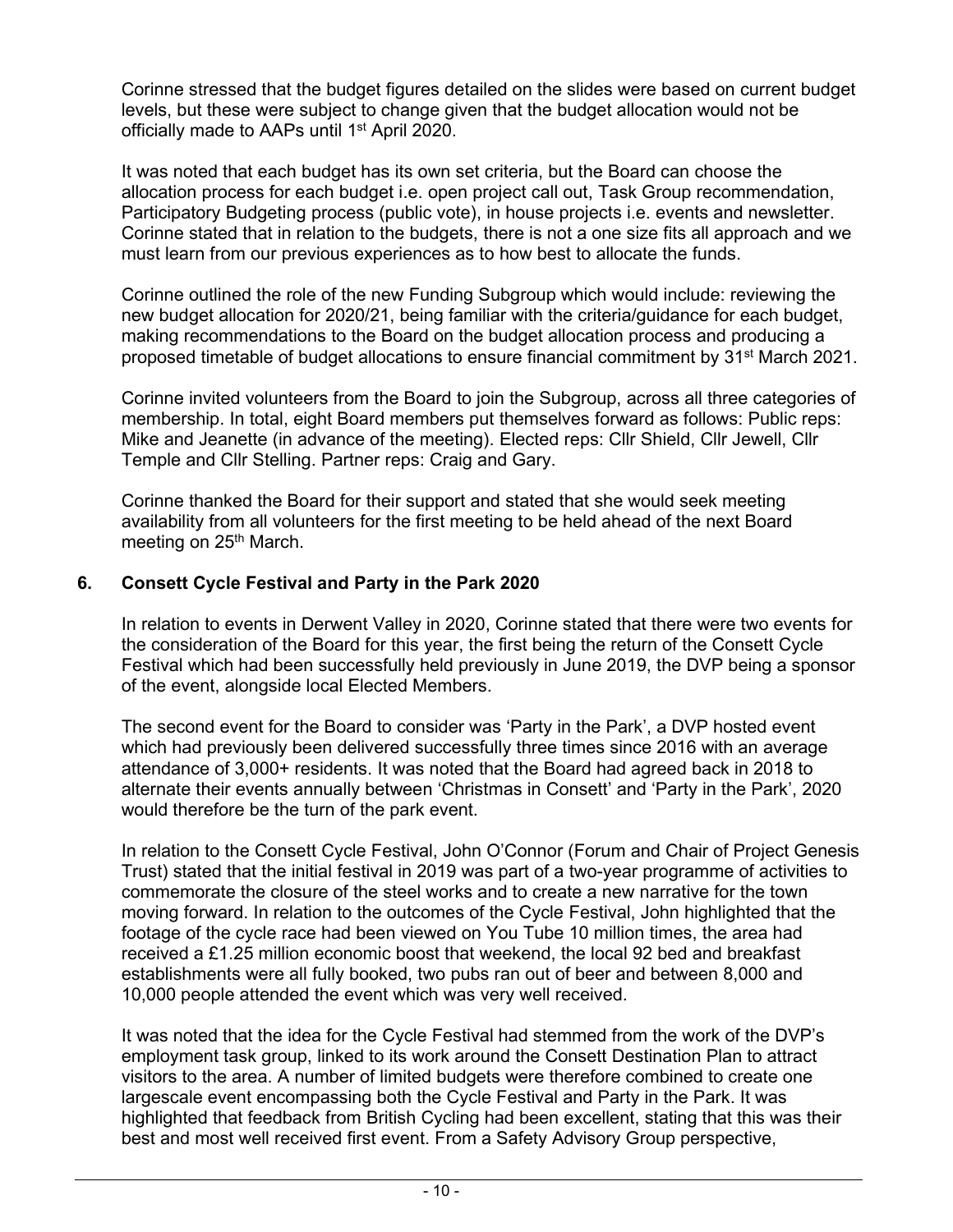involvement with partners had been good throughout the process and universally there were no issues.

Mike commented that the only complaints were from people who did not know the event was taking place.

Cllr Shield stated that £50k had been provided for the Cycle Festival in 2019 from the budgets of the local Councillors and yet, the VELO North event was provided with over a quarter of a million pounds in support. Cllr Shield suggested that DCC be approached to contribute towards the event rather than the Councillor's budgets being utilised which can be limited due to community commitments, Mike concurred with this suggestion.

Cllr Watson stated that he would support the return of the Cycle Festival and the idea of commemorating the deaths of the men who died in the tragedy on the steel works site could be incorporated into this.

Cllr Jewell commented that all the largescale events take place in Consett, however, he could justify supporting the Cycle Festival as it attracted people from a range of places and so would therefore be happy to contribute again financially. Both Cllr Temple and Cllr Shield concurred with these comments.

Gary proceeded to outline the difference between Party in the Park as a solely Derwent Valley Partnership hosted event for networking, partnership working and promotional purposes, compared to the Cycle Festival event of which the DVP would be a part sponsor and would be one of many organisations/partners attending on the day.

Marlene stated that her preference would be one event combining both the Cycle Festival and Party in the Park elements. Mike stated that the AAP and others had been working hard to commemorate the closure of the steel works whilst celebrating what the area can offer in the future, such as the Cycle Festival and the new Heritage Trail, alongside a calendar of other events linked to the Consett Destination Plan.

Corinne provided an outline of the options for the Board to consider as follows based on the above discussions:

- 1.Contribute funds to both the Cycle Festival (May) and Party in the Park (July)
- 2.Contribute funds to the Cycle Festival as an alternative to Party in the Park
- 3.Contribute funds solely to Party in the Park
- 4.Contribute funds to the Cycle Festival and host a small winter event (park as venue) as alternative to Party in the Park

It was noted that at this stage, each event would cost roughly £10k to support.

Further to the Board discussion, option 2 was *AGREED* by the Board and a funding application for the Consett Cycle Festival 2020, amounting to circa £10,000, would be submitted in due course for the consideration of the Board.

Further to the above discussion, Ann English (Forum) queried why VE Day was not being marked by the Board similar to the WW1 Centenary celebrations, Gary stated that the Board had not yet discussed this, and no specific budget had been allocated. It was suggested however that local communities may wish to approach their Councillors with local VE Day